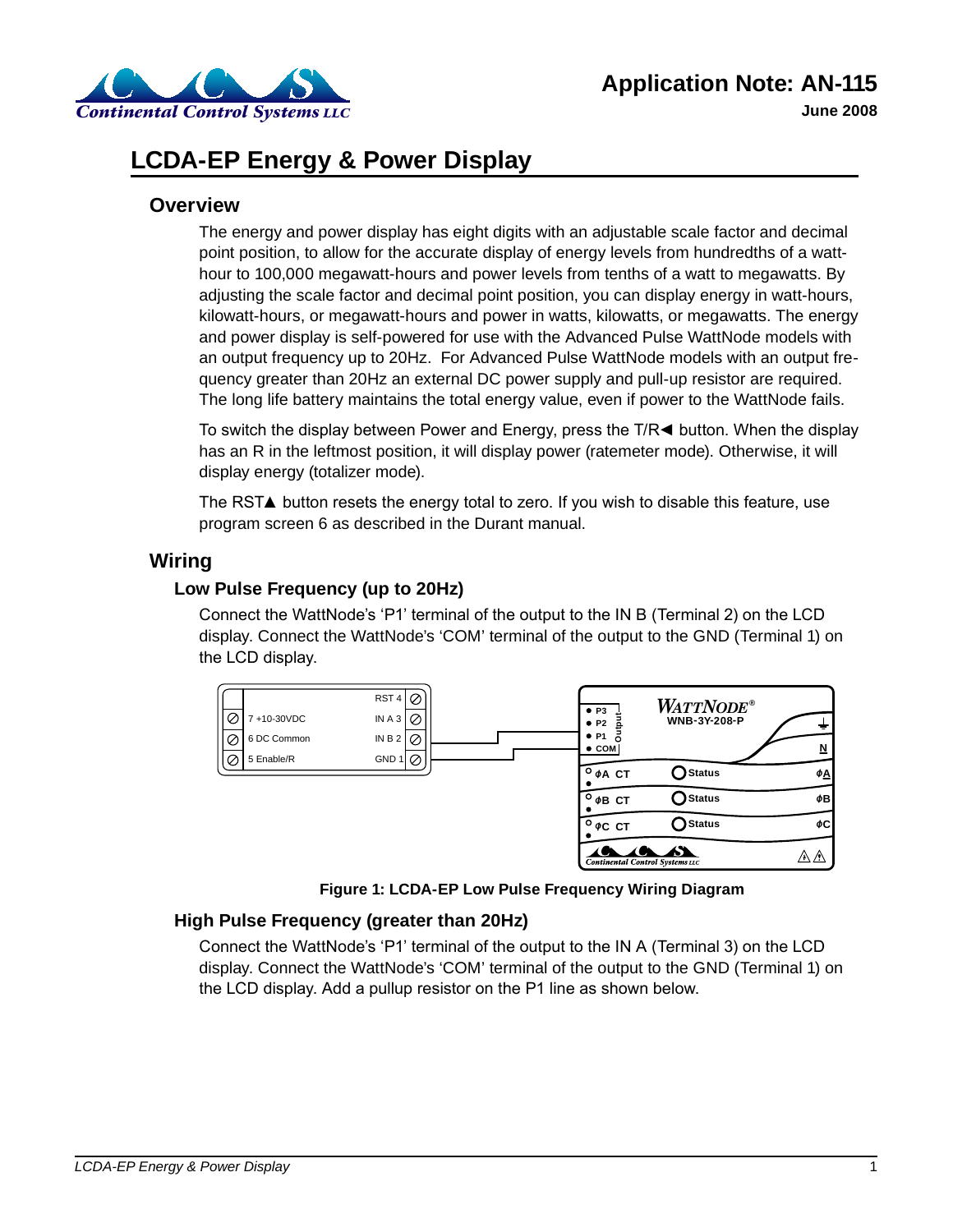

**Figure 2: LCDA-EP High Pulse Frequency Wiring Diagram**

| <b>Full-Scale</b><br><b>Pulse</b><br><b>Frequency</b> | Pull-up to 5.0V<br>Recd (Min-Max) | Pull-up to 12V<br>Recd (Min-Max) | Pull-up to 24V<br>Recd (Min-Max) |
|-------------------------------------------------------|-----------------------------------|----------------------------------|----------------------------------|
| 20 Hz                                                 | 20kΩ (1.0k-300k)                  | 47kΩ (2.4k-470k)                 | $100k\Omega$ (4.7k-540k)         |
| $50$ Hz                                               | $10k\Omega$ (1.0k-130k)           | 20kΩ (2.4k-200k)                 | 47kΩ (4.7k-270k)                 |
| 100 Hz                                                | $4.7k\Omega$ (1.0k-62k)           | 10kΩ (2.4k-100k)                 | $20k\Omega$ (4.7k-130k)          |
| 200 Hz                                                | $2.0k\Omega$ (1.0k-33k)           | $4.7k\Omega$ (2.4k-47k)          | $10k\Omega$ (4.7k-68k)           |
| 600 Hz                                                | $2.0k\Omega$ (1.0k-12k)           | $4.7k\Omega$ (2.4k-16k)          | $10k\Omega$ (4.7k-22k)           |

#### **Table 1: Recommended Pull-up Resistors**

# **Programing the Display**

The LCDA-E is shipped pre-programmed if ordered with an Advanced Pulse WattNode and current transformers. To make changes to the original program, follow the steps below:

#### **Program Energy Display (Watt-hours, Kilowatt-hours, Megawatt-hours)**

Refer to the Durant Totalizer/Ratemeter Installation manual for details on programming the scale factors and installing the LCD display.

1) Select a display format for energy from the following table. Your choice will affect both display resolution, and time until display overflow, so you may wish to try more than one format to find the optimum choice. When in totalizer mode, the LCD display will show the count of received pulses times the totalizer count scale value (*CntScale*). The decimal point is then superimposed on the displayed number—to understand this better, note that *CntScale* is the same when displaying kilowatt-hours or thousandths of megawatt-hours; the only difference is the position of the decimal point.

| <b>Display Format</b>    | <b>Multiplier</b> | <b>Recommended CT Sizes</b> |  |
|--------------------------|-------------------|-----------------------------|--|
| 0000000.0 Watt-hours     | 10                | $5-30$ amps                 |  |
| 00000000 Watt-hours      |                   | 5-100 amps                  |  |
| 00000.000 Kilowatt-hours |                   | 5-100 amps                  |  |
| 000000.00 Kilowatt-hours | 0.1               | 15-600 amps                 |  |
| 0000000.0 Kilowatt-hours | 0.01              | 100-1500 amps               |  |
| 00000000 Kilowatt-hours  | 0.001             | 600-1500 amps               |  |
| 00000.000 Megawatt-hours | 0.001             | 600-1500 amps               |  |

Note: Watt-hours, kilowatt-hours, or megawatt-hours will not appear on the LCD display.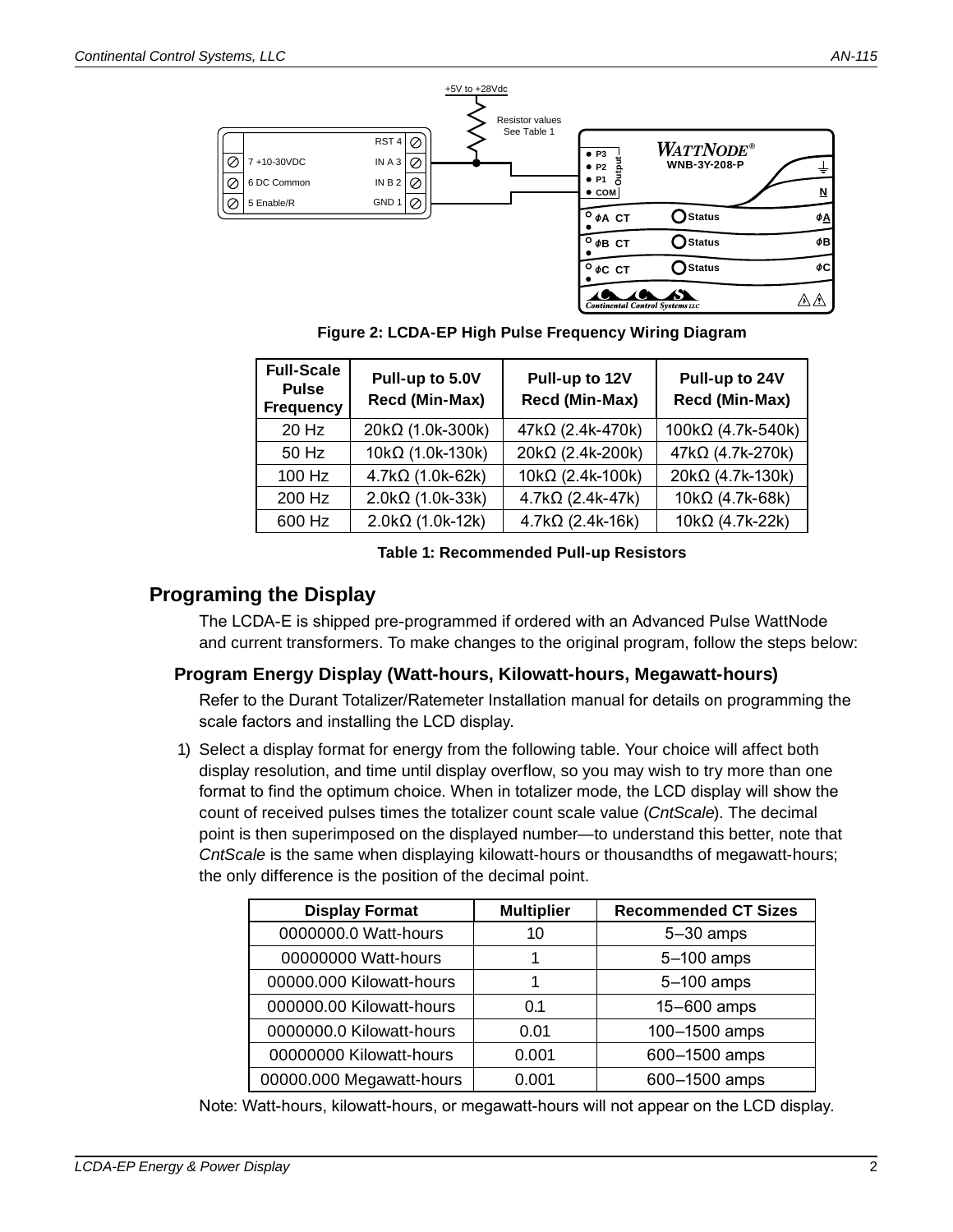2) Compute the totalizer count scale value.

*CntScale = WHpPpA · CTAmps · Multiplier*

Where *WHpPpA* is the 'Watt-hours per pulse per CT Rated Amp' from the back label of the WattNode (also found in Table 8 of the Advanced Pulse WattNode Manual). *CTAmps* is the rated current of the current transformers being used, and *Multiplier* comes from the table above.

- 3) If the CntScale is greater than 99.9999, then you will have to pick a smaller multiplier. Generally, *CntScale* values greater than 10.0000 will cause the display to overflow too quickly. If *CntScale* is less than 0.0500, then there is the possibility that the rounding error may become too large. To check the rounding error, follow step 4.
- 4) To compute the rounding error, round *CntScale* to four decimal places (xx.xxxx) to get *RndCntScale*. Compute the error with the following equation:

*Error%* = 100 • *RndCntScale – CntScale CntScale*

Generally, it is desirable to keep the error below 0.25% so that it does not significantly affect the total system accuracy. If the error is too large, then change to a display format with a larger *Multiplier*.

5) Check the time to display overflow at continuous maximum power consumption.

$$
DaysToOverflow = \frac{1150}{CrtScale \cdot FSHz}
$$

*FSHz* is the 'Full-scale pulse frequency' from the back label of the WattNode (also found in Table 7 of the Advanced Pulse WattNode Manual). Under normal conditions, the average load will be less than maximum power, so the actual time to display overflow will typically be longer than *DaysToOverflow*. When the display overflows, it wraps around to zero and starts counting up again. If the *DaysToOverflow* is too small, then change to a display format with a smaller Multiplier. Making *Multiplier* 10 times smaller will make *DaysToOverflow* 10 times larger.

6) Once you have found the desired display format and *CntScale* value, program them into the LCD as described in the Durant manual. Enter *CntScale* in programming screen 1. Position the decimal point in programming screen 2 to match the Display Format selected in the table above. Programming screens 3–6 are not used at this time.

#### **Program Power Display (Watts, kilowatts, megawatts)**

1) For the power display, the LCD will display the input pulse frequency times the scale factor. The decimal point is then superimposed on the resulting number. Start by selecting the WattNode model from the table below.

| Model               | <b>Number of CTs</b> | Vc  |
|---------------------|----------------------|-----|
| <b>WNB-3Y-208-P</b> | 1, 2, or 3           | 120 |
| WNB-3Y-400-P        | 1, 2, or 3           | 230 |
| WNB-3Y-480-P        | 1, 2, or 3           | 277 |
| WNB-3Y-600-P        | 1, 2, or 3           | 347 |
| WNB-3D-240-P        | 1, 2, or 3           | 120 |
| WNB-3D-400-P        | 1, 2, or 3           | 230 |
| WNB-3D-480-P        | 1, 2, or 3           | 277 |